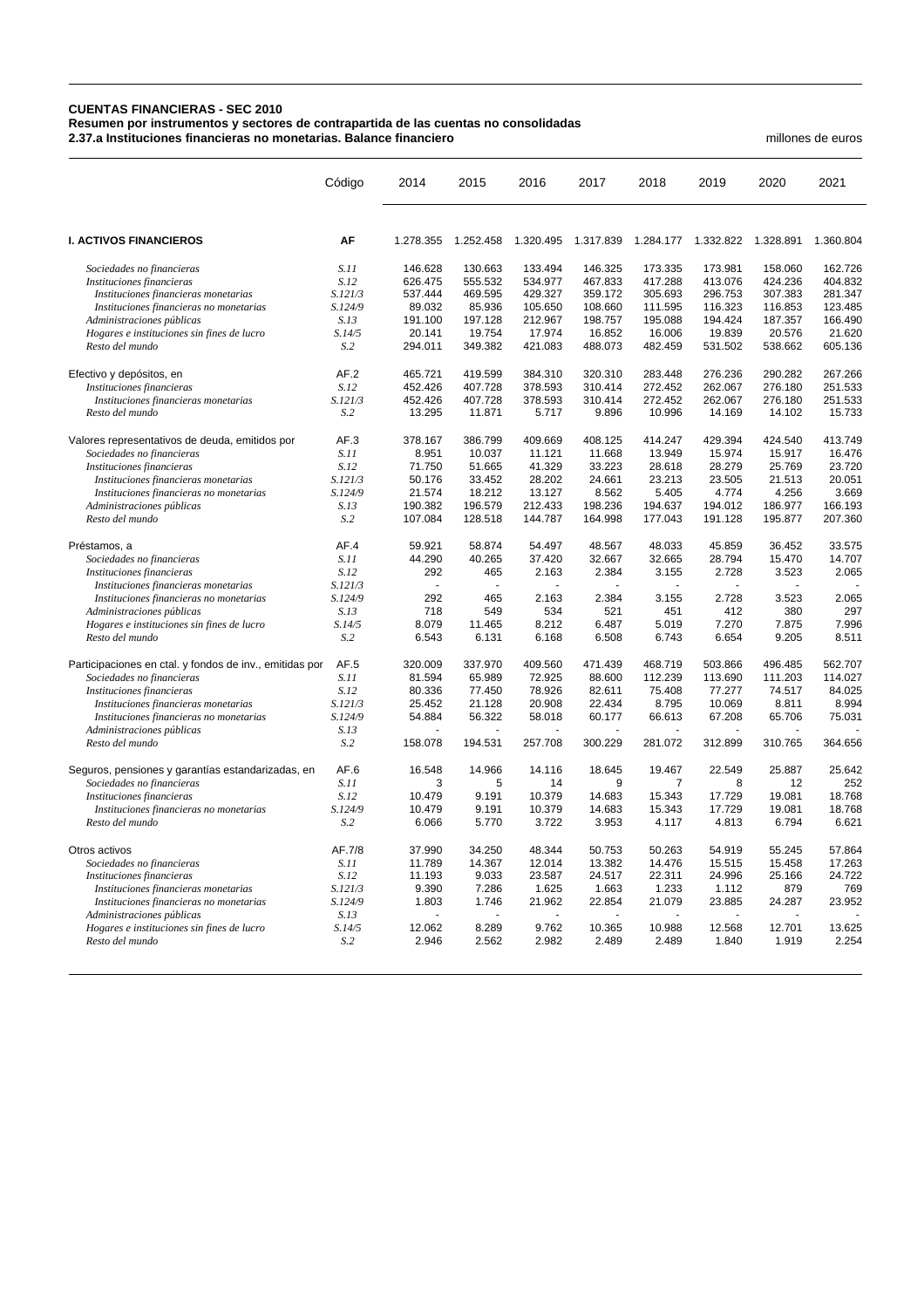## **FINANCIAL ACCOUNTS - ESA 2010**

**Summary by instrument and counterpart sector of the unconsolidated accounts**

EUR millions **2.37.a Non-monetary financial institutions. Financial balance sheet**

| 2020-l            | 2020-II           | 2020-III          | 2020-IV           | 2021-l            | 2021-II           | 2021-III          | 2021-IV           | Code          |                                                             |
|-------------------|-------------------|-------------------|-------------------|-------------------|-------------------|-------------------|-------------------|---------------|-------------------------------------------------------------|
| 1.256.768         | 1.289.870         | 1.304.296         | 1.328.891         | 1.340.580         | 1.366.074         | 1.356.197         | 1.360.804         | AF            | <b>I. OUTSTANDING FINANCIAL ASSETS</b>                      |
|                   |                   |                   |                   |                   |                   |                   |                   |               |                                                             |
| 169.567           | 168.129           | 167.954           | 158.060           | 161.973           | 162.359           | 163.061           | 162.726           | S.11          | Non-financial corporations                                  |
| 395.465           | 401.057           | 404.523           | 424.236           | 421.660           | 427.526           | 413.878           | 404.832           | S.12          | Financial institutions                                      |
| 283.873           | 287.817           | 288.868           | 307.383           | 298.611           | 302.734           | 290.562           | 281.347           | S.121/3       | Monetary financial institutions                             |
| 111.592           | 113.240           | 115.655           | 116.853           | 123.049           | 124.792           | 123.316           | 123.485           | S.124/9       | Non-monetary financial institutions                         |
| 184.004           | 187.262           | 188.455           | 187.357           | 177.102           | 169.045           | 167.148           | 166.490           | S.13          | General government                                          |
| 19.005<br>488.727 | 18.873<br>514.550 | 20.136<br>523.228 | 20.576<br>538.662 | 19.777<br>560.068 | 21.840<br>585.304 | 21.898<br>590.213 | 21.620<br>605.136 | S.14/5<br>S.2 | Households and non-profit institutions<br>Rest of the world |
|                   |                   |                   |                   |                   |                   |                   |                   |               |                                                             |
| 268.985           | 271.891           | 275.787           | 290.282           | 281.502           | 287.810           | 274.486           | 267.266           | AF.2          | Currency and deposits, claims on                            |
| 252.722           | 256.753           | 257.988           | 276.180           | 268.043           | 272.555           | 260.443           | 251.533           | S.12          | Financial institutions                                      |
| 252.722           | 256.753           | 257.988           | 276.180           | 268.043           | 272.555           | 260.443           | 251.533           | S.121/3       | Monetary financial institutions                             |
| 16.263            | 15.138            | 17.800            | 14.102            | 13.459            | 15.255            | 14.043            | 15.733            | S.2           | Rest of the world                                           |
| 413.191           | 419.843           | 425.180           | 424.540           | 418.045           | 413.467           | 413.748           | 413.749           | AF.3          | Debt securities, issued by                                  |
| 15.217            | 14.750            | 15.459            | 15.917            | 16.919            | 16.986            | 16.849            | 16.476            | S.11          | Non-financial corporations                                  |
| 25.771            | 25.755            | 25.901            | 25.769            | 24.376            | 23.747            | 23.666            | 23.720            | S.12          | Financial institutions                                      |
| 21.454            | 21.543            | 21.676            | 21.513            | 20.465            | 20.058            | 19.990            | 20.051            | S.121/3       | Monetary financial institutions                             |
| 4.317             | 4.211             | 4.225             | 4.256             | 3.911             | 3.689             | 3.676             | 3.669             | S.124/9       | Non-monetary financial institutions                         |
| 183.596           | 186.856           | 188.058           | 186.977           | 176.724           | 168.673           | 166.776           | 166.193           | S.13          | General government                                          |
| 188.606           | 192.482           | 195.762           | 195.877           | 200.026           | 204.062           | 206.458           | 207.360           | S.2           | Rest of the world                                           |
| 44.311            | 43.781            | 45.818            | 36.452            | 34.153            | 34.244            | 34.165            | 33.575            | AF.4          | Loans, to                                                   |
| 27.830            | 27.070            | 26.338            | 15.470            | 15.233            | 15.073            | 14.890            | 14.707            | S.11          | Non-financial corporations                                  |
| 2.796             | 3.122             | 4.671             | 3.523             | 3.963             | 2.752             | 2.760             | 2.065             | S.12          | <b>Financial</b> institutions                               |
|                   |                   |                   |                   |                   | ÷.                |                   | ä,                | S.121/3       | Monetary financial institutions                             |
| 2.796             | 3.122             | 4.671             | 3.523             | 3.963             | 2.752             | 2.760             | 2.065             | S.124/9       | Non-monetary financial institutions                         |
| 408               | 406               | 397               | 380               | 378               | 372               | 372               | 297               | S.13          | General government                                          |
| 6.905             | 6.758             | 7.994             | 7.875             | 6.756             | 8.426             | 8.239             | 7.996             | S.14/5        | Households and non-profit institutions                      |
| 6.371             | 6.425             | 6.418             | 9.205             | 7.823             | 7.621             | 7.904             | 8.511             | S.2           | Rest of the world                                           |
| 450.192           | 475.648           | 478.365           | 496.485           | 520.587           | 545.535           | 550.273           | 562.707           | AF.5          | Equity and investment fund shares, issued by                |
| 109.145           | 110.486           | 110.465           | 111.203           | 112.648           | 112.850           | 113.237           | 114.027           | S.11          | Non-financial corporations                                  |
| 70.869            | 72.348            | 72.528            | 74.517            | 78.185            | 83.289            | 84.286            | 84.025            | S.12          | Financial institutions                                      |
| 8.525             | 8.465             | 8.178             | 8.811             | 9.107             | 9.182             | 9.253             | 8.994             | S.121/3       | Monetary financial institutions                             |
| 62.344            | 63.883            | 64.350            | 65.706            | 69.078            | 74.107            | 75.033            | 75.031            | S.124/9       | Non-monetary financial institutions                         |
|                   |                   |                   |                   |                   |                   |                   |                   | S.13          | General government                                          |
| 270.179           | 292.815           | 295.372           | 310.765           | 329.754           | 349.396           | 352.750           | 364.656           | S.2           | Rest of the world                                           |
| 21.809            | 22.946            | 24.053            | 25.887            | 25.331            | 24.960            | 24.977            | 25.642            | AF.6          | Insurance, pensions and standardised guarantees, of         |
| 9                 | 10                | 9                 | 12                | 12                | 212               | 226               | 252               | S.11          | Non-financial corporations                                  |
| 16.282            | 17.065            | 17.974            | 19.081            | 18.404            | 17.888            | 17.897            | 18.768            | S.12          | Financial institutions                                      |
| 16.282            | 17.065            | 17.974            | 19.081            | 18.404            | 17.888            | 17.897            | 18.768            | S.124/9       | Non-monetary financial institutions                         |
| 5.518             | 5.870             | 6.070             | 6.794             | 6.915             | 6.859             | 6.854             | 6.621             | S.2           | Rest of the world                                           |
| 58.281            | 55.761            | 55.092            | 55.245            | 60.962            | 60.058            | 58.547            | 57.864            | AF.7/8        | Other assets                                                |
| 17.366            | 15.812            | 15.683            | 15.458            | 17.161            | 17.239            | 17.858            | 17.263            | S.11          | Non-financial corporations                                  |
| 27.025            | 26.015            | 25.462            | 25.166            | 28.690            | 27.293            | 24.826            | 24.722            | S.12          | Financial institutions                                      |
| 1.172             | 1.056             | 1.027             | 879               | 997               | 938               | 875               | 769               | S.121/3       | Monetary financial institutions                             |
| 25.852            | 24.959            | 24.435            | 24.287            | 27.693            | 26.356            | 23.950            | 23.952            | S.124/9       | Non-monetary financial institutions                         |
|                   |                   |                   |                   |                   |                   |                   | ä,                | S.13          | General government                                          |
| 12.100            | 12.114            | 12.142            | 12.701            | 13.021            | 13.414            | 13.659            | 13.625            | S.14/5        | Households and non-profit institutions                      |
| 1.791             | 1.819             | 1.806             | 1.919             | 2.091             | 2.111             | 2.205             | 2.254             | S.2           | Rest of the world                                           |
|                   |                   |                   |                   |                   |                   |                   |                   |               |                                                             |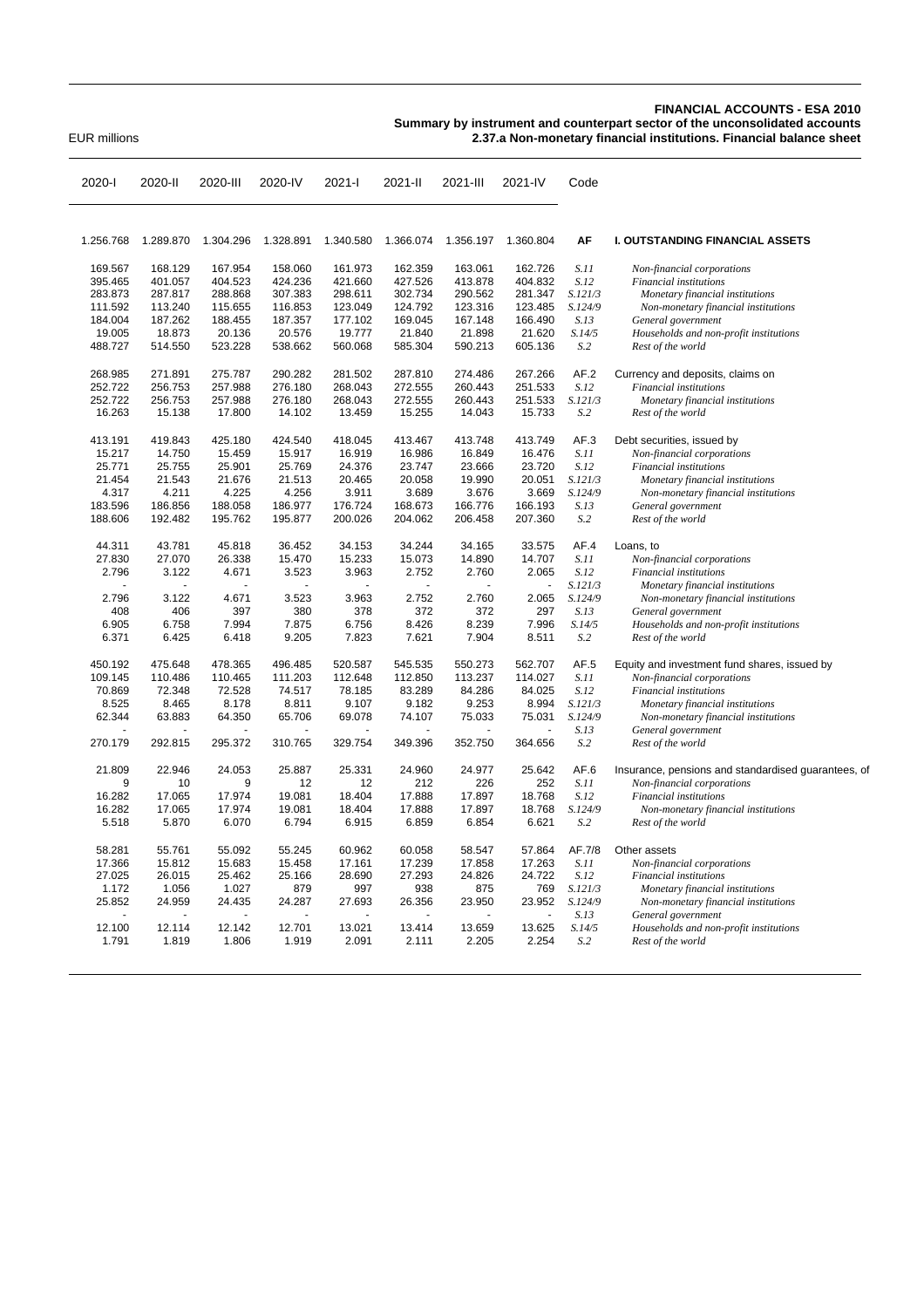## **CUENTAS FINANCIERAS - SEC 2010**

**Resumen por instrumentos y sectores de contrapartida de las cuentas no consolidadas**

**2.37.a Instituciones financieras no monetarias. Balance financiero** millones de euros

|                                                                                 | Código                   | 2014               | 2015                | 2016                  | 2017                | 2018                  | 2019                  | 2020                  | 2021                  |
|---------------------------------------------------------------------------------|--------------------------|--------------------|---------------------|-----------------------|---------------------|-----------------------|-----------------------|-----------------------|-----------------------|
| <b>TOTAL</b>                                                                    |                          | 1.278.355          | 1.252.458           | 1.320.495             | 1.317.839           | 1.284.177  1.332.822  |                       | 1.328.891             | 1.360.804             |
| II. ACTIVOS FINANCIEROS NETOS (=I-III)                                          | <b>BF.90</b>             | $-30.169$          | $-37.671$           | $-17.415$             | $-50.335$           | $-69.217$             | $-57.864$             | $-42.992$             | $-34.756$             |
| Sociedades no financieras                                                       | S.11                     | 8.723              | $-13.058$           | $-836$                | 29.172              | 39.961                | 35.206                | 9.763                 | 8.226                 |
| Instituciones financieras                                                       | S.12                     | 220.969            | 182.717             | 165.971               | 86.038              | 62.300                | 50.880                | 80.756                | 76.815                |
| Instituciones financieras monetarias                                            | S.121/3                  | 220.969            | 182.717             | 165.971               | 86.038              | 62.300                | 50.880                | 80.756                | 76.815                |
| Administraciones públicas                                                       | S.13                     | 175.708            | 182.361             | 197.051               | 182.757             | 179.511               | 189.523               | 183.399               | 161.969               |
| Hogares e instituciones sin fines de lucro<br>Resto del mundo                   | S.14/5<br>S <sub>0</sub> | -506.020<br>70.452 | -533.925<br>144.234 | $-559.151$<br>179.549 | -596.546<br>248.244 | $-572.348$<br>221.359 | $-610.292$<br>276.819 | $-611.118$<br>294.207 | $-645.207$<br>363.442 |
| <b>III. PASIVOS</b>                                                             | AF                       | 1.308.524          | 1.290.129           | 1.337.910             | 1.368.174           | 1.353.394             | 1.390.686             | 1.371.883             | 1.395.560             |
| Sociedades no financieras                                                       | S.11                     | 137.906            | 143.721             | 134.330               | 117.152             | 133.374               | 138.775               | 148.297               | 154.500               |
| Instituciones financieras                                                       | S.12                     | 405.506            | 372.815             | 369.005               | 381.794             | 354.988               | 362.196               | 343.479               | 328.017               |
| Instituciones financieras monetarias                                            | S.121/3                  | 316.475            | 286.878             | 263.356               | 273.134             | 243.393               | 245.873               | 226.627               | 204.532               |
| Instituciones financieras no monetarias                                         | S.124/9                  | 89.032             | 85.936              | 105.650               | 108.660             | 111.595               | 116.323               | 116.853               | 123.485               |
| Administraciones públicas                                                       | S.13                     | 15.392             | 14.767              | 15.915                | 16.000              | 15.577                | 4.901                 | 3.958                 | 4.521                 |
| Hogares e instituciones sin fines de lucro                                      | S.14/5                   | 526.161            | 553.679<br>205.148  | 577.125               | 613.398             | 588.354               | 630.131               | 631.694<br>244.455    | 666.827               |
| Resto del mundo                                                                 | S.2                      | 223.559            |                     | 241.534               | 239.829             | 261.100               | 254.683               |                       | 241.694               |
| Efectivo y depósitos, mantenidos por                                            | AF.2                     |                    |                     |                       |                     |                       |                       |                       |                       |
| Sociedades no financieras                                                       | S.11                     |                    |                     |                       |                     |                       |                       |                       |                       |
| Instituciones financieras<br>Instituciones financieras monetarias               | S.12<br>S.121/3          |                    |                     |                       |                     |                       |                       |                       |                       |
| Hogares e instituciones sin fines de lucro                                      | S.14/5                   |                    |                     |                       |                     |                       |                       |                       |                       |
| Valores representativos de deuda, en poder de                                   | AF.3                     | 347.544            | 299.547             | 291.935               | 244.044             | 219.864               | 215.611               | 186.502               | 168.789               |
| Sociedades no financieras                                                       | S.11                     | 4.654              | 4.119               | 3.611                 | 1.349               | 1.386                 | 2.009                 | 1.832                 | 1.456                 |
| Instituciones financieras                                                       | S.12                     | 217.305            | 197.506             | 198.361               | 189.017             | 172.788               | 171.559               | 146.901               | 130.642               |
| Instituciones financieras monetarias                                            | S.121/3                  | 195.731            | 179.294             | 185.234               | 180.455             | 167.383               | 166.785               | 142.645               | 126.973               |
| Instituciones financieras no monetarias                                         | S.124/9                  | 21.574             | 18.212              | 13.127                | 8.562               | 5.405                 | 4.774                 | 4.256                 | 3.669                 |
| Administraciones públicas                                                       | S.13                     | 3.920              | 2.930               | 2.590                 | 2.386<br>109        | 1.873                 | 1.671                 |                       | 78                    |
| Hogares e instituciones sin fines de lucro<br>Resto del mundo                   | S.14/5<br>S.2            | 5.042<br>116.623   | 2.496<br>92.496     | 1.185<br>86.188       | 51.184              | 128<br>43.689         | 138<br>40.233         | 109<br>37.660         | 36.614                |
| Préstamos, concedidos por                                                       | AF.4                     | 126.882            | 108.753             | 93.509                | 96.474              | 100.380               | 83.653                | 96.261                | 81.317                |
| Sociedades no financieras                                                       | S.11                     | 13.108             | 11.639              | 13.164                | 14.091              | 12.972                | 10.123                | 10.123                | 10.123                |
| Instituciones financieras                                                       | S.12                     | 83.401             | 68.358              | 48.674                | 51.533              | 42.163                | 39.386                | 45.861                | 37.299                |
| Instituciones financieras monetarias                                            | S.121/3                  | 83.109             | 67.893              | 46.511                | 49.149              | 39.007                | 36.658                | 42.339                | 35.234                |
| Instituciones financieras no monetarias                                         | S.124/9                  | 292                | 465                 | 2.163                 | 2.384               | 3.155                 | 2.728                 | 3.523                 | 2.065                 |
| Resto del mundo                                                                 | S.2                      | 30.373             | 28.756              | 31.671                | 30.851              | 45.245                | 34.144                | 40.277                | 33.895                |
| Participaciones en el ctal. y fondos de inv., de                                | AF <sub>5</sub>          | 459.443            | 505.730             | 545.637               | 607.388             | 613.255               | 643.629               | 633.693               | 688.883               |
| Sociedades no financieras                                                       | S.11                     | 94.548             | 104.859             | 96.477                | 84.361              | 99.867                | 110.263               | 121.093               | 125.614               |
| Instituciones financieras                                                       | S.12<br>S.121/3          | 85.754<br>30.870   | 87.797<br>31.475    | 82.888<br>24.870      | 95.632<br>35.456    | 94.245<br>27.632      | 98.975<br>31.767      | 97.432                | 107.544<br>32.513     |
| Instituciones financieras monetarias<br>Instituciones financieras no monetarias | S.124/9                  | 54.884             | 56.322              | 58.018                | 60.177              | 66.613                | 67.208                | 31.726<br>65.706      | 75.031                |
| Administraciones públicas                                                       | S.13                     | 11.471             | 11.836              | 13.325                | 13.615              | 13.705                | 3.230                 | 3.958                 | 4.521                 |
| Hogares e instituciones sin fines de lucro                                      | S.14/5                   | 199.511            | 225.362             | 238.217               | 266.163             | 242.331               | 261.296               | 255.939               | 291.869               |
| Resto del mundo                                                                 | S <sub>0</sub>           | 68.159             | 75.875              | 114.729               | 147.618             | 163.106               | 169.866               | 155.271               | 159.334               |
| Seguros, pensiones y garantías estand., a favor de                              | AF.6                     | 352.370            | 355.617             | 359.275               | 372.929             | 372.731               | 398.758               | 406.791               | 406.554               |
| Sociedades no financieras                                                       | S.11                     | 20.000             | 20.458              | 12.370                | 10.159              | 11.226                | 10.253                | 9.118                 | 9.326                 |
| Instituciones financieras                                                       | S.12                     | 10.479             | 9.191               | 10.379                | 14.683              | 15.343                | 17.729                | 19.081                | 18.768                |
| Instituciones financieras no monetarias                                         | S.124/9                  | 10.479<br>315.642  | 9.191<br>320.591    | 10.379                | 14.683<br>340.840   | 15.343<br>339.742     | 17.729<br>362.409     | 19.081<br>368.982     | 18.768<br>368.422     |
| Hogares e instituciones sin fines de lucro<br>Resto del mundo                   | S.14/5<br>S <sub>0</sub> | 6.250              | 5.377               | 330.798<br>5.728      | 7.248               | 6.420                 | 8.366                 | 9.610                 | 10.038                |
| Otros pasivos                                                                   | AF.7/8                   | 22.284             | 20.483              | 47.554                | 47.338              | 47.164                | 49.036                | 48.635                | 50.017                |
| Sociedades no financieras                                                       | S.11                     | 5.596              | 2.646               | 8.708                 | 7.193               | 7.923                 | 6.126                 | 6.130                 | 7.981                 |
| Instituciones financieras                                                       | S.12                     | 8.567              | 9.963               | 28.703                | 30.929              | 30.449                | 34.548                | 34.204                | 33.765                |
| Instituciones financieras monetarias                                            | S.121/3                  | 6.764              | 8.217               | 6.741                 | 8.074               | 9.370                 | 10.663                | 9.916                 | 9.812                 |
| Instituciones financieras no monetarias                                         | S.124/9                  | 1.803              | 1.746               | 21.962                | 22.854              | 21.079                | 23.885                | 24.287                | 23.952                |
| Hogares e instituciones sin fines de lucro                                      | S.14/5                   | 5.966              | 5.230               | 6.925                 | 6.287               | 6.152                 | 6.288                 | 6.664                 | 6.459                 |
| Resto del mundo                                                                 | S.2                      | 2.154              | 2.643               | 3.219                 | 2.929               | 2.640                 | 2.074                 | 1.638                 | 1.812                 |